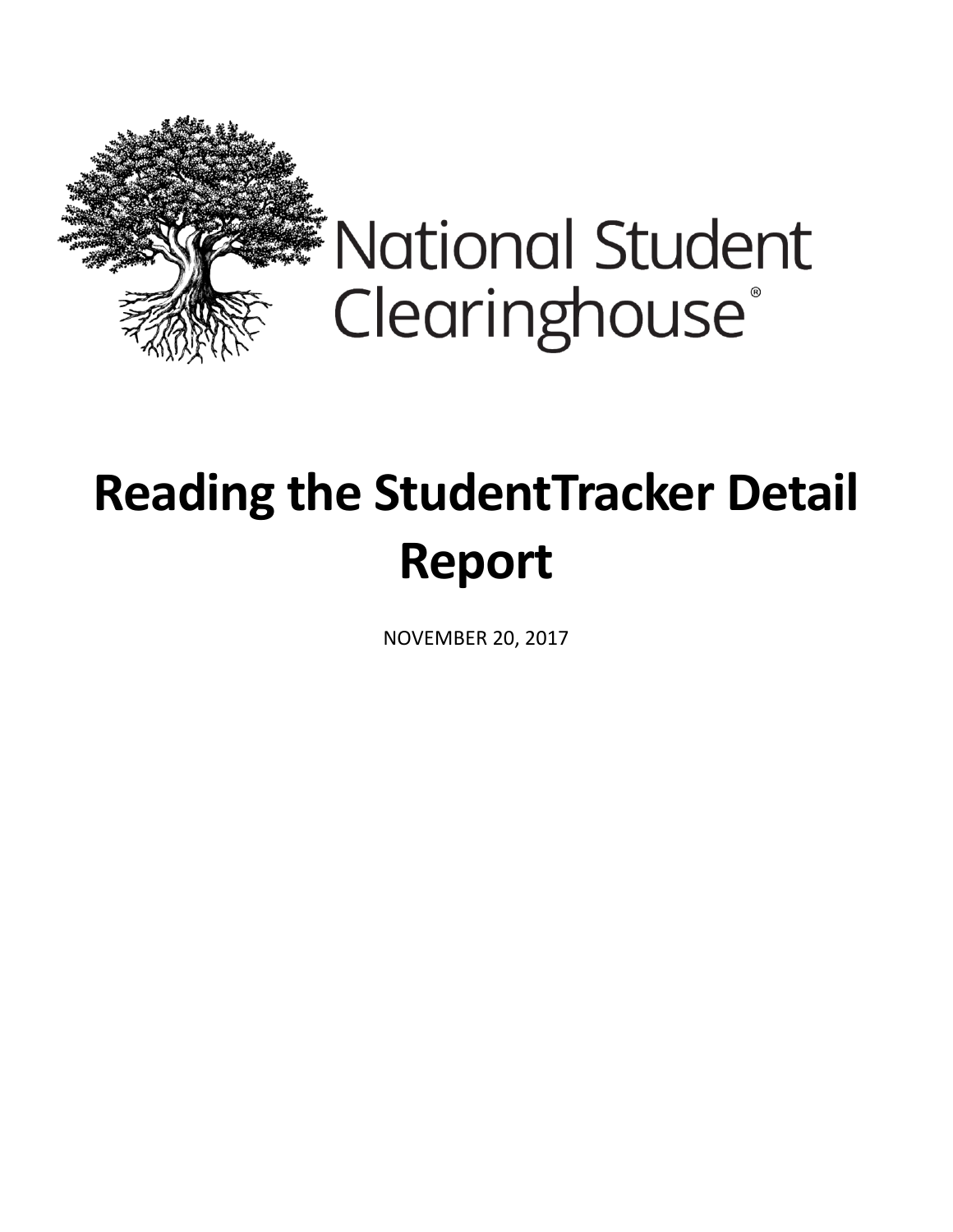

## **Reading the StudentTracker Detail Report**

This guide will help you read the detail report that you will receive from the Clearinghouse whenever you make a StudentTracker inquiry. **The detail report is always returned to you as a .CSV file**. For reference purposes, the sample report in this guide contains annotations, formatting and a lettered header row that is not part of the report that you will receive. If you have any questions or need assistance, contact [studenttracker@studentclearinghouse.org.](mailto:studenttracker@studentclearinghouse.org)

|                                                        | <b>COLUMN</b><br><b>POSITION</b> | <b>FIELD</b><br><b>NAME</b>       | MAX.<br><b>LENGTH</b> | TYPE*        | <b>DESCRIPTION</b>                                                                                                                                                                                                                                             |
|--------------------------------------------------------|----------------------------------|-----------------------------------|-----------------------|--------------|----------------------------------------------------------------------------------------------------------------------------------------------------------------------------------------------------------------------------------------------------------------|
|                                                        | $\overline{A}$                   | Your<br>Unique<br>Identifier      | 16                    | AN           | The Social Security number as provided in your request file.<br>In order to preserve number formatting, each SSN ends in an<br>underscore (e.g., 123456789). Note: this field is used only<br>for the Pending Admission (PA) inquiry.                          |
|                                                        | B                                | <b>First Name</b>                 | 20                    | AN           | Student's first name as provided in your request file.                                                                                                                                                                                                         |
|                                                        | C                                | Middle<br><b>Initial</b>          | $\mathbf{1}$          | AN           | Student's middle initial as provided in your request file.                                                                                                                                                                                                     |
|                                                        | D                                | Last Name                         | 20                    | AN           | Student's last name as provided in your request file.                                                                                                                                                                                                          |
|                                                        | E                                | Name Suffix                       | 5                     | AN           | Name suffix as provided in your request file (e.g., III, Jr, Sr).                                                                                                                                                                                              |
| This data is<br>returned to you                        | F                                | Requestor<br>Return<br>Field      | 50                    | AN           | Data provided by you in the Requestor Return Field of your<br>request file that you wanted returned unaltered to help you<br>process the detail report (e.g., cohort identification, unique<br>student ID, etc.). If no data was provided, the field is blank. |
| exactly as you<br>provided it to the<br>Clearinghouse. | G                                | Record<br>Found Y/N               | $\mathbf{1}$          | AN           | Y = Detail report contains student's college record<br>N = Detail report does NOT contain student's college record                                                                                                                                             |
|                                                        | H                                | Search Date                       | 8                     | $\mathsf{N}$ | Search date that you provided in your request file.                                                                                                                                                                                                            |
|                                                        |                                  | College<br>Code/<br><b>Branch</b> | 9                     | AN           | OPE/FICE code of the college that the student attended.                                                                                                                                                                                                        |
|                                                        | J                                | College<br>Name                   | 40                    | AN           | Name of the college that the student attended.                                                                                                                                                                                                                 |
|                                                        | K                                | College<br><b>State</b>           | $\overline{2}$        | AN           | State in which the college that the student attended is<br>located.                                                                                                                                                                                            |

\*The type codes in this document are "A" alpha, "N" numeric, and "AN" alpha numeric.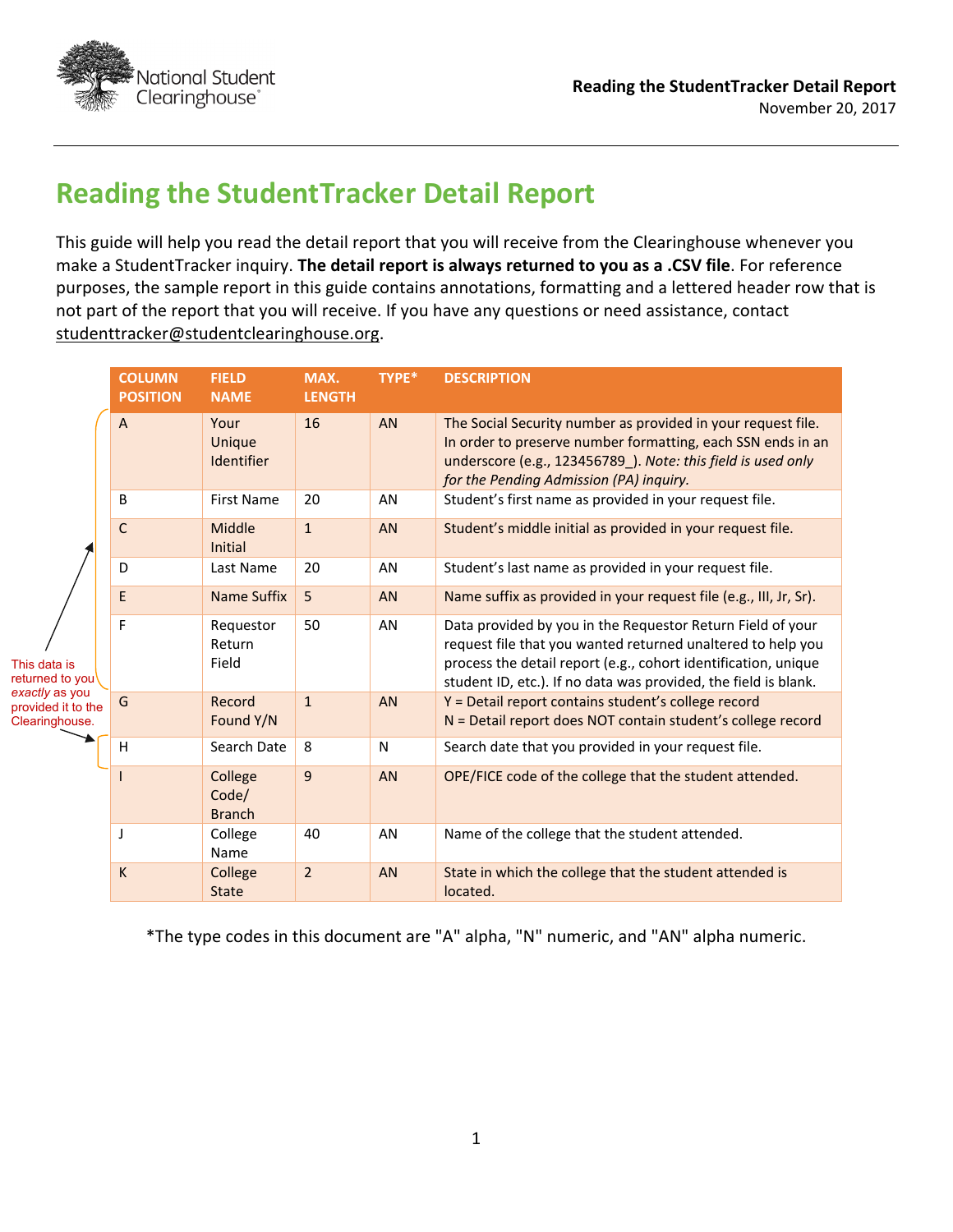

Active "Expanded Data Discount" schools receive these 5 columns of data.

| November 20, 2017 |  |  |
|-------------------|--|--|
|-------------------|--|--|

| <b>COLUMN</b><br><b>POSITION</b> | <b>FIELD</b><br><b>NAME</b>       | MAX.<br><b>LENGTH</b> | TYPE*     | <b>DESCRIPTION</b>                                                                                                                                                                                                                                                                                                                                                                                                                                                                                                                                                       |
|----------------------------------|-----------------------------------|-----------------------|-----------|--------------------------------------------------------------------------------------------------------------------------------------------------------------------------------------------------------------------------------------------------------------------------------------------------------------------------------------------------------------------------------------------------------------------------------------------------------------------------------------------------------------------------------------------------------------------------|
| L                                | $2$ -year/<br>4-year              | $\mathbf{1}$          | <b>AN</b> | Type of college that the student attended:<br>$4 = 4$ -year or higher institution<br>$2 = 2$ -year institution<br>$L =$ less than 2-year institution                                                                                                                                                                                                                                                                                                                                                                                                                     |
| M                                | Public/<br>Private                | $\overline{7}$        | AN        | Indicates whether the college that the student attended is a<br>"Public" or "Private" institution.                                                                                                                                                                                                                                                                                                                                                                                                                                                                       |
| N                                | <b>Enrollment</b><br><b>Begin</b> | 8                     | <b>AN</b> | Begin date for the student's period of attendance.                                                                                                                                                                                                                                                                                                                                                                                                                                                                                                                       |
| O                                | Enrollment<br>End                 | 8                     | AN        | End date for the student's period of attendance.                                                                                                                                                                                                                                                                                                                                                                                                                                                                                                                         |
| P                                | Enrollment<br><b>Status</b>       | $\mathbf{1}$          | <b>AN</b> | The last enrollment status reported for the student:<br>$F = Full-time$<br>$Q$ = Three-quarter time<br>$H = Half-time$<br>$L =$ Less than half-time<br>$A =$ Leave of absence<br>$W = With drawn$<br>$D = Deceased$<br>This field will be blank if the reporting college has not defined the<br>student's enrollment status as directory information.                                                                                                                                                                                                                    |
| Q                                | Class Level                       | $\mathbf{1}$          | AN        | If available, the Class level associated with the student<br>as provided by the reporting college:<br>F = Freshman (Undergraduate)<br>S = Sophomore (Undergraduate)<br>J = Junior (Undergraduate)<br>R = Senior (Undergraduate)<br>C = Certificate (Undergraduate)<br>N = Unspecified (Undergraduate)<br>B = Bachelor's (Undergraduate)<br>M = Master's (Graduate)<br>D = Doctoral (Graduate)<br>P = Postdoctorate (Graduate)<br>L = First Professional (Graduate)<br>G = Unspecified (Graduate/Professional)<br>$A = Associate's$<br>T = Post Baccalaureate Certificate |
| $\mathsf{R}$                     | Enrollment<br>Major 1             | 80                    | <b>AN</b> | If available, the major associated with the student's<br>enrollment record as provided by the reporting college                                                                                                                                                                                                                                                                                                                                                                                                                                                          |
| S                                | Enrollment<br>CIP <sub>1</sub>    | 6                     | N         | If available, appropriate NCES CIP code for major 1.                                                                                                                                                                                                                                                                                                                                                                                                                                                                                                                     |
| Τ                                | Enrollment<br>Major 2             | 80                    | <b>AN</b> | If available, the major associated with the student's<br>enrollment record as provided by the reporting college                                                                                                                                                                                                                                                                                                                                                                                                                                                          |
| U                                | Enrollment<br>CIP <sub>2</sub>    | 6                     | N         | If available, appropriate NCES CIP code for major 2.                                                                                                                                                                                                                                                                                                                                                                                                                                                                                                                     |

\*The type codes in this document are "A" alpha, "N" numeric, and "AN" alpha numeric.